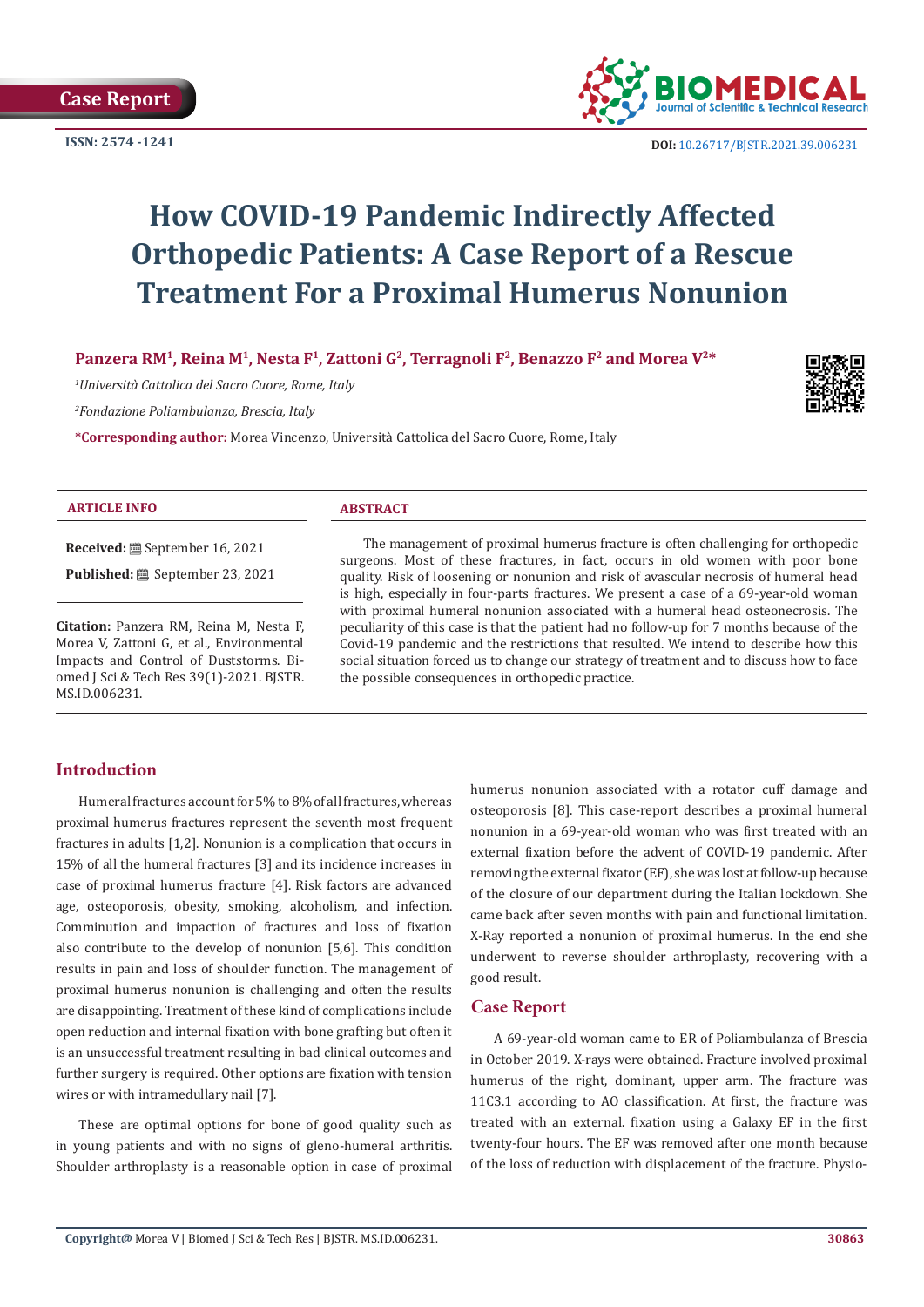kinesitherapy was indicated but she was unable to underwent to treatment. She was lost at follow -up for several months due to COVID-19 pandemic and the social limitations that resulted. After 7 months, Xrays showed a dislocated nonunion of proximal humerus with necrosis of the head. She complained shoulder pain with passive elevation of 40° and scapular dyskinesia. In March 2021 she was listed for a reverse shoulder arthroplasty. During the surgery, Synovasure test and white blood cell count were performed: both tested negatives. A cemented trauma stem "Equinoxe" by Exactech number 8 mm was applied with a standard baseplate fixed with three screws of 26, 18, 18 mm. External rotators were reinserted, and range of motion (ROM) was good at three months follow-up.

#### **Discussion**

The impact of COVID-19-related restrictions has resulted in changes in patients' healthcare and follow-up. During the pandemic, injured patients have experienced difficulties in receiving medical assistance, due to the lack of healthcare personnel and fear of contagion. Lombardy was the most affected region of Italy and orthopedic surgeons were involved in the emergency as other specialists [9,10]. Our level-2-trauma center in Brescia (Lombardy) went on admitting injured patients unceasingly, since several domestic accidents happened during that time, despite reports out of Italy noted a 65% reduction in trauma services provided for shoulder and elbow injuries during the time residents were asked to stay in the home [11]. One of the effects of the pandemic was the loss of follow-up of outpatients [12]. It is hypothesized that the main causes of this issue were the isolation and the fear of contagion in hospital environment [10] (Figure 1).



**Figure 1:** First radiograph showing comminuted and dislocated fracture.

Our case is a clear example of how COVID-19 pandemic and its resulting effects on social habits affected not only the timing, but the treatment itself of a patient who was not linked directly to Covid disease. The choice of implanting an external fixation device was based on the severity of fracture and on the general conditions of the patient. An open reduction and internal fixation (ORIF) were considered, but in the end it was discarded because of the high risk of avascular necrosis of the fragments [13]. To minimize the intraoperative jeopardy to the blood supply of the humeral head and avoid the complications of ORIF (blood loss, operating times, hardware migration requiring a second operation) [14], a minimally invasive first treatment was chosen. At one-month follow-up, the proximal pins presented migration and loss of grip, requiring the removing of the EF. Causes of the failure of this kind of treatment can be found primarily in the characteristics of the fracture and the bone, other than the technical issues [13,15] (Figures 2-6).



**Figure 2:** First treatment with EF.



**Figure 3:** Partial loss of reduction after the removal of the EF.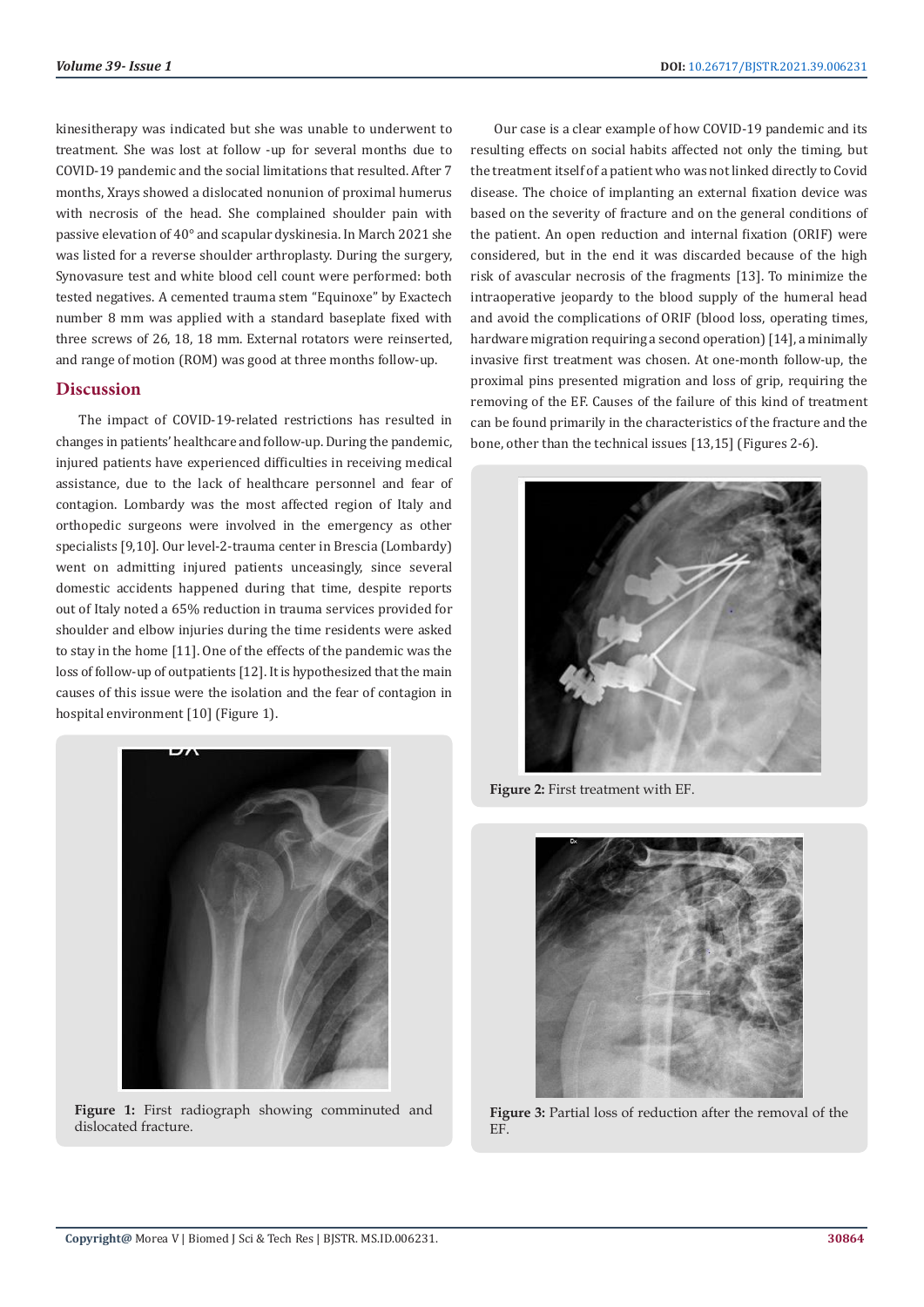

**Figure 4:** Nonunion and dislocation at 7 months after trauma.



**Figure 5:** Final treatment.



**Figure 6:** Range of motion at 3 months after arthroplasty.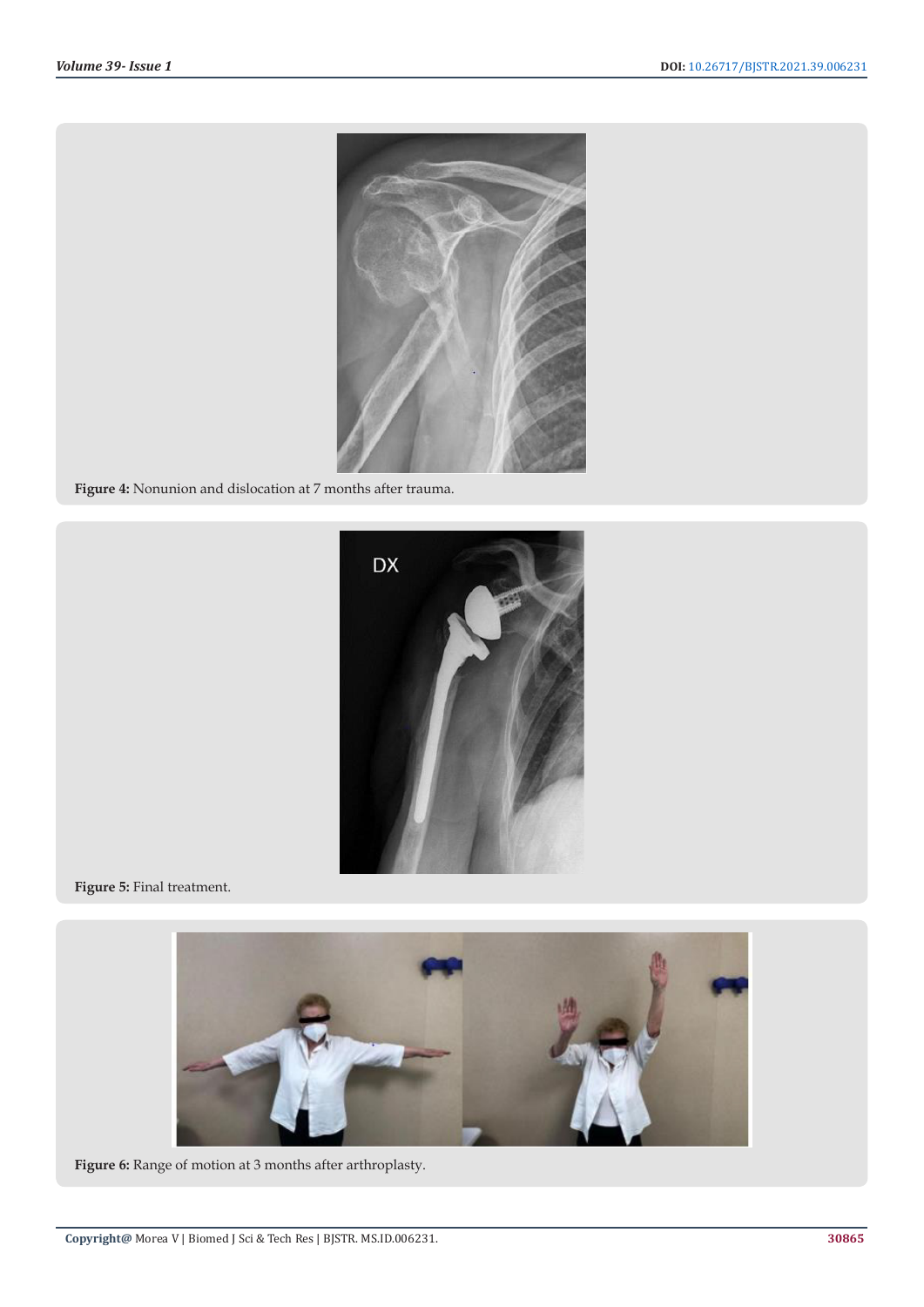Radiographic checks showed a partial loss of reduction and physio-kinesitherapy was indicated but she was unable to underwent to treatment because of the new social restrictions. Further radiographs showed gradual loss of reduction. Therefore, we started contemplating a definitive treatment by performing a ORIF with bone graft or a shoulder arthroplasty, but at that moment, the patient was lost at follow-up. Given the poor bone quality, after the removal of the EF, we would probably have implanted a hemiarthroplasty or a reverse prosthesis with a press-fit primary humeral stem fixation, considered an optimal choice because of the possible easier revision, decreased operative time, healing time, and resolution of the symptoms [16]. After 7 months, the patient came back to our department, suffering from pain and severe functional limitation, compounded by a preternatural movement of the joint. Radiographs showed evident dislocated nonunion with reabsorption of tuberosities and metaphysis.

Therefore, our choice has been to implant a reverse shoulder prosthesis with a cemented trauma stem "Equinoxe" by Exactech number 8 mm. This choice involved several compromises like technical difficulties due to the severe bone loss and higher risks of dislocations, infections, nerve injuries and thromboembolism due to the use of cement, compared to an arthroplasty with a pressfit stem [17-20]. At three-month follow-up, the patient showed no pain and a sufficient function of the joint. Since the exact amount of loss to follow-up is not valuable, there is a chance that cases of nonunion in longstanding fractures like this could increase in the near future. Our experience shows that cemented stem fixation can be an important choice of treatment for these patients. Other strategies, like telemedicine, should be considered and eventually implemented to prevent this kind of consequences resulting from the pandemic [21-23].

#### **References**

- 1. [Duralde XA, Flatow EL, Pollock RG, Nicholson GP, Self EB, et al. \(1996\)](https://www.jshoulderelbow.org/article/S1058-2746(05)80002-3/pdf)  [Operative treatment of nonunions of the surgical neck of the humerus.](https://www.jshoulderelbow.org/article/S1058-2746(05)80002-3/pdf)  [Journal of Shoulder and Elbow Surgery / American Shoulder and Elbow](https://www.jshoulderelbow.org/article/S1058-2746(05)80002-3/pdf)  [Surgeons 5\(3\): 169-180.](https://www.jshoulderelbow.org/article/S1058-2746(05)80002-3/pdf)
- 2. [Roux A, Decroocq L, El Batti S, Bonnevialle N, Moineau G, et al. \(2012\)](https://www.sciencedirect.com/science/article/pii/S1877056812001570?via%3Dihub)  [Epidemiology of proximal humerus fractures managed in a trauma](https://www.sciencedirect.com/science/article/pii/S1877056812001570?via%3Dihub)  [center. Orthop Traumatol Surg Res 98\(6\): 715-719.](https://www.sciencedirect.com/science/article/pii/S1877056812001570?via%3Dihub)
- 3. Wenzl ME, Porté [Thomas, Fuchs Stefan \(2003\) Verfahren zur](https://link.springer.com/article/10.1007/s10039-002-0606-y)  [rekonstruktion und osteosynthese von pseudarthrosen des humerus.](https://link.springer.com/article/10.1007/s10039-002-0606-y)  [Trauma Berufskrankh 5: s86-s91](https://link.springer.com/article/10.1007/s10039-002-0606-y)
- 4. [Badman BL, Mighell M, Kalandiak SP \(2009\) Proximal humeral](https://pubmed.ncbi.nlm.nih.gov/19516089/)  [nonunions treated with fixed-angle locked plating and an intramedullary](https://pubmed.ncbi.nlm.nih.gov/19516089/)  [strut allograft. J Orthop Trauma 23\(3\): 173-179.](https://pubmed.ncbi.nlm.nih.gov/19516089/)
- 5. [Dhar SA, Butt MF, Dar TA, Dar RA, Ali Z \(2016\) Management of humeral](https://www.ncbi.nlm.nih.gov/pmc/articles/PMC5068144/)  [fracture nonunion in severe osteoporosis by a combination of locking](https://www.ncbi.nlm.nih.gov/pmc/articles/PMC5068144/)  [plating and intramedullary fibular grafting. Chin J Traumatol 19\(5\): 298-](https://www.ncbi.nlm.nih.gov/pmc/articles/PMC5068144/) [301.](https://www.ncbi.nlm.nih.gov/pmc/articles/PMC5068144/)
- 6. [Lanting B, MacDermid J, Drosdowech D, Faber KJ \(2008\) Proximal](https://pubmed.ncbi.nlm.nih.gov/18308203/) [humeral fractures: a systematic review of treatment modalities. J](https://pubmed.ncbi.nlm.nih.gov/18308203/) [Shoulder Elbow Surg 17\(1\): 42-54.](https://pubmed.ncbi.nlm.nih.gov/18308203/)
- 7. [Volgas DA, Stannard JP, Alonso JE \(2004\) Nonunions of the Humerus.](https://journals.lww.com/clinorthop/Fulltext/2004/02000/Nonunions_of_the_Humerus.8.aspx) [Clinical Orthopaedics and Related Research 419L: 46-50.](https://journals.lww.com/clinorthop/Fulltext/2004/02000/Nonunions_of_the_Humerus.8.aspx)
- 8. [Pinkas D, Wanich TS, DePalma AA, Gruson KI \(2014\) Management of](https://pubmed.ncbi.nlm.nih.gov/25063747/) [malunion of the proximal humerus: current concepts. J Am Acad Orthop](https://pubmed.ncbi.nlm.nih.gov/25063747/) [Surg 22\(8\): 491502.](https://pubmed.ncbi.nlm.nih.gov/25063747/)
- 9. [Grasselli G, Pesenti A, Cecconi M \(2020\) Critical Care Utilization for the](https://pubmed.ncbi.nlm.nih.gov/32167538/) [COVID-19 Outbreak in Lombardy, Italy: Early Experience and Forecast](https://pubmed.ncbi.nlm.nih.gov/32167538/) [During an Emergency Response. JAMA 323\(16\): 1545-1546.](https://pubmed.ncbi.nlm.nih.gov/32167538/)
- 10. [Gumina S, Proietti R, Polizzotti G, Carbone S, Candela V \(2020\) The](https://pubmed.ncbi.nlm.nih.gov/32713663/) [impact of COVID-19 on shoulder and elbow trauma: an Italian survey. J](https://pubmed.ncbi.nlm.nih.gov/32713663/) [Shoulder Elbow Surg 29\(9\): 1737-1742.](https://pubmed.ncbi.nlm.nih.gov/32713663/)
- 11. [Congiusta DV, Otero K, Ippolito J, Thomson J, Beebe KS \(2020\) A new](https://pubmed.ncbi.nlm.nih.gov/32738400/) [role for orthopaedic surgeons: ongoing changes, lessons learned,](https://pubmed.ncbi.nlm.nih.gov/32738400/) [and perspectives from a level I trauma center during the COVID-19](https://pubmed.ncbi.nlm.nih.gov/32738400/) [pandemic. J Shoulder Elbow Surg 29\(10\): 1951-1956.](https://pubmed.ncbi.nlm.nih.gov/32738400/)
- 12. [Wong JSH, Cheung KMC \(2020\) Impact of COVID-19 on Orthopaedic](https://pubmed.ncbi.nlm.nih.gov/32675668/) [and Trauma Service: An Epidemiological Study. J Bone Joint Surg Am](https://pubmed.ncbi.nlm.nih.gov/32675668/) [102\(14\): e80.](https://pubmed.ncbi.nlm.nih.gov/32675668/)
- 13. [Zhang J, Ebraheim N, Lause GE \(2012\) Surgical treatment of proximal](https://pubmed.ncbi.nlm.nih.gov/22014614/) [humeral fracture with external fixator. J Shoulder Elbow Surg 21\(7\):](https://pubmed.ncbi.nlm.nih.gov/22014614/) [882-886.](https://pubmed.ncbi.nlm.nih.gov/22014614/)
- 14. [Maluta T, Amarossi A, Dorigotti A, Bagnis F, Samaila EM, et al. \(2020\)](https://pubmed.ncbi.nlm.nih.gov/33559622/) [External fixation can be an option for proximal humerus fractures Neer](https://pubmed.ncbi.nlm.nih.gov/33559622/) [3-4. Acta Biomed 91\(14-S\): e2020017.](https://pubmed.ncbi.nlm.nih.gov/33559622/)
- 15. [Mehta S, Chin M, Sanville J, Namdari S, Hast MW \(2018\) Calcar screw](https://pubmed.ncbi.nlm.nih.gov/29452734/) [position in proximal humerus fracture fixation: Don't miss high! Injury](https://pubmed.ncbi.nlm.nih.gov/29452734/) [49\(3\): 624-629.](https://pubmed.ncbi.nlm.nih.gov/29452734/)
- 16. [Uy M, Wang J, Horner NS, Bedi A, Leroux T, et al. \(2019\) Cemented humeral](https://pubmed.ncbi.nlm.nih.gov/31474140/) [stem versus press-fit humeral stem in total shoulder arthroplasty: a](https://pubmed.ncbi.nlm.nih.gov/31474140/) [systematic review and meta-analysis. Bone Joint J 101-B\(9\): 1107-1114.](https://pubmed.ncbi.nlm.nih.gov/31474140/)
- 17. [Salesky MA, Grace TR, Feeley BT, Ma CB, Zhang AL \(2018\) Effects of](https://pubmed.ncbi.nlm.nih.gov/26733517/) [cemented versus press-fit primary humeral stem fixation in the setting](https://pubmed.ncbi.nlm.nih.gov/26733517/) [of revision shoulder arthroplasty. J Shoulder Elbow Surg 27\(5\): 801-807.](https://pubmed.ncbi.nlm.nih.gov/26733517/)
- 18. [Phadnis J, Huang T, Watts A, Krishnan J, Bain GI \(2016\) Cemented or](https://pubmed.ncbi.nlm.nih.gov/26733517/) [cementless humeral fixation in reverse total shoulder arthroplasty? a](https://pubmed.ncbi.nlm.nih.gov/26733517/) [systematic review. Bone Joint J 98-B\(1\): 65-74.](https://pubmed.ncbi.nlm.nih.gov/26733517/)
- 19. [Zafra M, Uceda P, Flores M, Carpintero P \(2014\) Reverse total shoulder](https://pubmed.ncbi.nlm.nih.gov/25183597/) [replacement for nonunion of a fracture of the proximal humerus. Bone](https://pubmed.ncbi.nlm.nih.gov/25183597/) [Joint J 96B\(9\): 1239-12343.](https://pubmed.ncbi.nlm.nih.gov/25183597/)
- 20. [Edoardo Giovannetti de Sanctis, Amarildo Smakaj, Guido Zattoni, Flavio](https://biomedres.us/pdfs/BJSTR.MS.ID.005269.pdf) [Terragnoli, Giulio Maccauro, Morea Vincenzo \(2020\) Acute Axillary](https://biomedres.us/pdfs/BJSTR.MS.ID.005269.pdf) [Artery Thrombosis Following Reverse Total Shoulder Arthroplasty for](https://biomedres.us/pdfs/BJSTR.MS.ID.005269.pdf) [Complex Humeral Head Fracture: A Case Report. Biomed J Sci & Tech](https://biomedres.us/pdfs/BJSTR.MS.ID.005269.pdf) [Res 32\(3\): 2020.](https://biomedres.us/pdfs/BJSTR.MS.ID.005269.pdf)
- 21. [Lau BC, Wittstein JR, Anakwenze OA \(2021\) How Are Orthopaedic Sports](https://pubmed.ncbi.nlm.nih.gov/33738314/) [Medicine Physicians Triaging Cases and Using Telehealth in Response to](https://pubmed.ncbi.nlm.nih.gov/33738314/) [COVID-19? A Survey of AOSSM Membership. Orthop J Sports Med 9\(3\):](https://pubmed.ncbi.nlm.nih.gov/33738314/) [2325967121990929.](https://pubmed.ncbi.nlm.nih.gov/33738314/)
- 22. [Bluman EM, Fury MS, Ready JE, Hornick JL, Weaver MJ \(2020\) Orthopedic](https://www.ncbi.nlm.nih.gov/pmc/articles/PMC7320714/) [telemedicine encounter during the COVID-19 pandemic: A cautionary](https://www.ncbi.nlm.nih.gov/pmc/articles/PMC7320714/) [tale. Trauma Case Rep 28: 100323.](https://www.ncbi.nlm.nih.gov/pmc/articles/PMC7320714/)
- 23. [Benazzo F, Rossi SMP, Maniscalco P, Moretti B, Vaienti E, et al. \(2020\)](https://pubmed.ncbi.nlm.nih.gov/32591960/) [The orthopaedic and traumatology scenario during Covid-19 outbreak](https://pubmed.ncbi.nlm.nih.gov/32591960/) [in Italy: chronicles of a silent war. Int Orthop 44\(8\): 1453-1459.](https://pubmed.ncbi.nlm.nih.gov/32591960/)